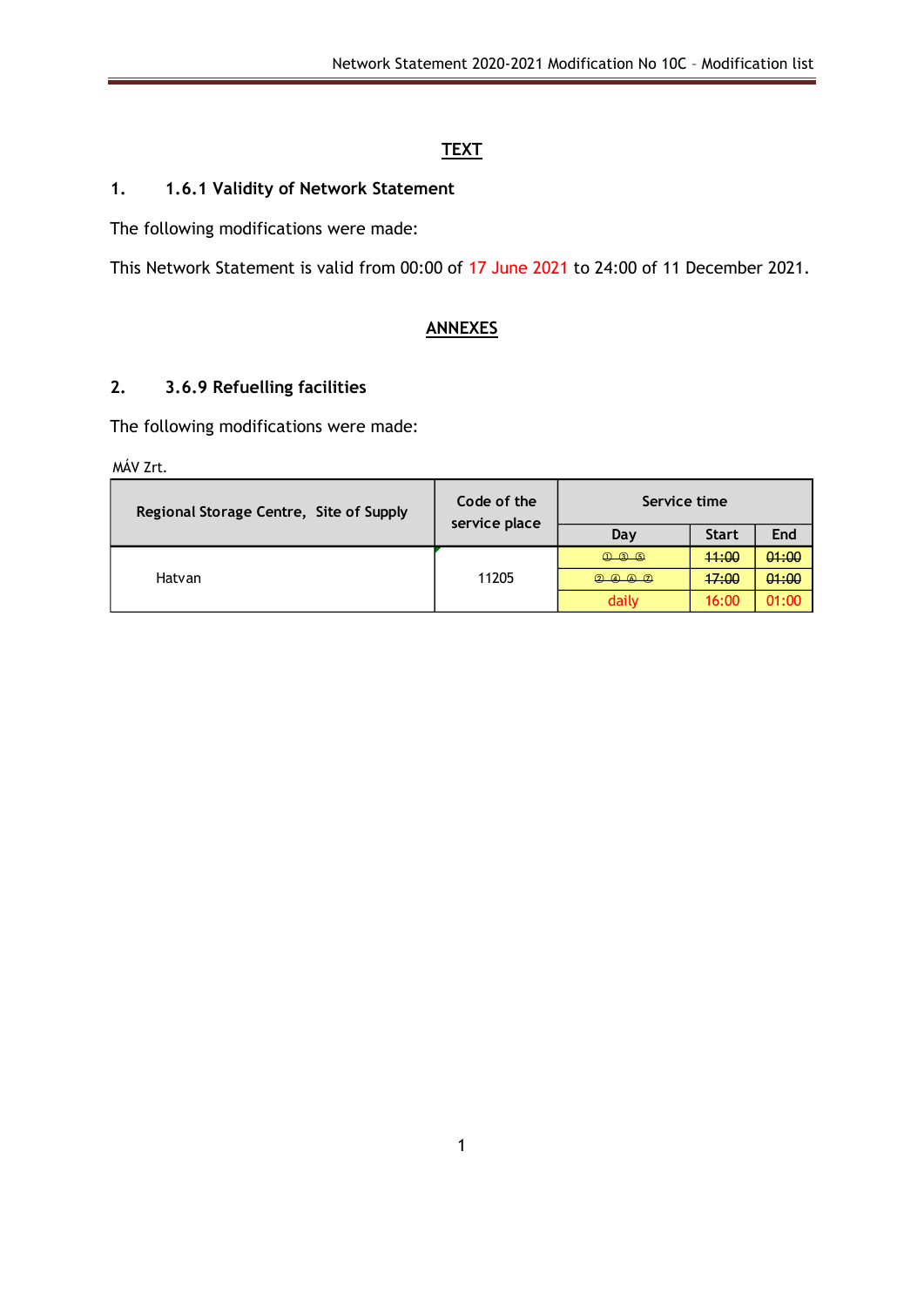### **3. 3.3.1.3 Position of stations and service places on railway lines; main technical and operational characteristics MÁV Zrt.**

The following modifications were made:

|      |        |                             |       |         |    | Service place        |                        |                          |                                                             |                                      |                          |                                                                     | Platform                                                                |                                                              |                                                            |                                              |                          |                                               |                             |                          |                          |
|------|--------|-----------------------------|-------|---------|----|----------------------|------------------------|--------------------------|-------------------------------------------------------------|--------------------------------------|--------------------------|---------------------------------------------------------------------|-------------------------------------------------------------------------|--------------------------------------------------------------|------------------------------------------------------------|----------------------------------------------|--------------------------|-----------------------------------------------|-----------------------------|--------------------------|--------------------------|
|      | Е<br>E | Name of the service place   | ä     | ăπ<br>್ | æ  | ਨ<br>Ξ<br>Signalling | E<br>$\mathbf{a}$<br>್ |                          | Æ                                                           | $\mathbf{r}$<br>Electrifies<br>(yes) | $\Rightarrow$<br>gth (n  | E<br>$\epsilon$<br>Trai<br>$\widehat{\omega}$<br>$\frac{1}{2}$<br>2 | ত<br>ē<br>$\frac{1}{20}$<br>$5\%$<br>ా క<br>gna<br>$\overline{5}$<br>ది | $\frac{1}{50}$ $\sim$<br>夏旦<br>ngth/width/f<br>of platform i | 8<br>$\geq$<br>occupied<br>(yes)<br>å<br>ied<br>$\pm$<br>ರ | ň<br>$\rightarrow$<br>$\mathbf{r}$<br>$\sim$ |                          | 8<br>$\overline{u}$<br>Ħ<br>$\mathbf{S}$<br>ී | Ajddr<br>$\bar{a}$<br>Water | $\mathbf{c}$<br>ී        | qqin                     |
| 29/2 | 29     | Balatonakali-Dörgicse       | 04465 | no      | no | <b>D55</b>           | yes                    | $\overline{\phantom{0}}$ | $\overline{\phantom{0}}$                                    | $\overline{\phantom{0}}$             | $-$                      | $\overline{\phantom{0}}$                                            | $\hspace{0.1mm}-\hspace{0.1mm}$                                         | $\overline{\phantom{0}}$                                     | $\overline{\phantom{0}}$                                   | $\overline{\phantom{a}}$                     | $\overline{\phantom{0}}$ | $\overline{\phantom{0}}$                      | $\overline{\phantom{a}}$    | $\overline{\phantom{0}}$ | $\overline{\phantom{0}}$ |
|      |        |                             |       |         |    |                      |                        |                          | passenger/freight                                           | no                                   | 595                      | no                                                                  | yes                                                                     | 368/7,2/0,3                                                  | no                                                         | no                                           | no                       | no                                            | no                          | no                       | no                       |
|      |        |                             |       |         |    |                      |                        | $\mathbf{u}$             | passenger/freight                                           | no                                   | 572                      | yes                                                                 | yes                                                                     | 368/7,2/0,3                                                  | no                                                         | no                                           | no                       | no                                            | no                          | no                       | no                       |
|      |        |                             |       |         |    |                      |                        | III.                     | elosed<br>freight (temporarily out of<br>service)<br>other* | no                                   | 581                      | no                                                                  | he<br>yes*                                                              | $\overline{\phantom{0}}$                                     |                                                            | no                                           | no                       | no                                            | no                          | no                       | no                       |
| 29/2 | 29     | Zánka-Köveskál              | 04473 | no      | no | <b>D55</b>           | yes                    | $\overline{\phantom{a}}$ | $\overline{\phantom{a}}$                                    | $-$                                  | $-$                      | $\overline{\phantom{a}}$                                            | $\hspace{0.1mm}-\hspace{0.1mm}$                                         | $\overline{\phantom{0}}$                                     |                                                            | $\overline{\phantom{a}}$                     | $\overline{\phantom{a}}$ |                                               |                             | $\overline{\phantom{0}}$ | $\overline{\phantom{0}}$ |
|      |        |                             |       |         |    |                      |                        |                          | loading                                                     | no                                   | 462                      | no                                                                  | no                                                                      | $\overline{\phantom{0}}$                                     | $\qquad \qquad -$                                          | no                                           | no                       | no                                            | no                          | no                       | no                       |
|      |        |                             |       |         |    |                      |                        |                          | passenger/freight                                           | no                                   | 467                      | no                                                                  | yes                                                                     | 399/9/0,3                                                    | no                                                         | no                                           | no                       | no                                            | no                          | no                       | no                       |
|      |        |                             |       |         |    |                      |                        | III.                     | passenger/freight                                           | no                                   | 579                      | yes                                                                 | yes                                                                     | 399/9/0,3                                                    | no                                                         | no                                           | no                       | no                                            | no                          | no                       | no                       |
|      |        |                             |       |         |    |                      |                        | IV.                      | closed<br>freight (temporarily out of<br>service)<br>other* | no                                   | 590                      | no                                                                  | $A\Theta$<br>yes*                                                       | $\overline{\phantom{0}}$                                     |                                                            | no                                           | no                       | no                                            | no                          | no                       | no                       |
| 29/2 | 29     | Badacsonytördemic-Szigliget | 04572 | no      | no | <b>D55</b>           | yes                    | $\overline{\phantom{m}}$ | $\overline{\phantom{0}}$                                    | $\overline{\phantom{0}}$             | $\overline{\phantom{0}}$ | $\overline{\phantom{m}}$                                            | $\overline{\phantom{m}}$                                                | $\overline{\phantom{0}}$                                     | $\overline{\phantom{0}}$                                   |                                              | $\overline{\phantom{a}}$ | $\overline{\phantom{0}}$                      |                             | $\overline{\phantom{a}}$ | $\overline{\phantom{0}}$ |
|      |        |                             |       |         |    |                      |                        |                          | passenger/freight                                           | no                                   | 585/602                  | no                                                                  | no                                                                      | 360/4,4/0,3                                                  | no                                                         | no                                           | no                       | no                                            | no                          | no                       | no                       |
|      |        |                             |       |         |    |                      |                        | $\mathbf{u}$             | passenger/freight                                           | no                                   | 560/557                  | yes                                                                 | yes                                                                     | 360/4,4/0,3                                                  | no                                                         | no                                           | no                       | no                                            | no                          | no                       | no                       |
|      |        |                             |       |         |    |                      |                        | III.                     | closed<br>other*                                            | no                                   | 600/601                  | no                                                                  | no                                                                      | $\overline{\phantom{0}}$                                     |                                                            | no                                           | no                       | no                                            | no                          | no                       | no                       |

\* The data is valid from 19 June 2021